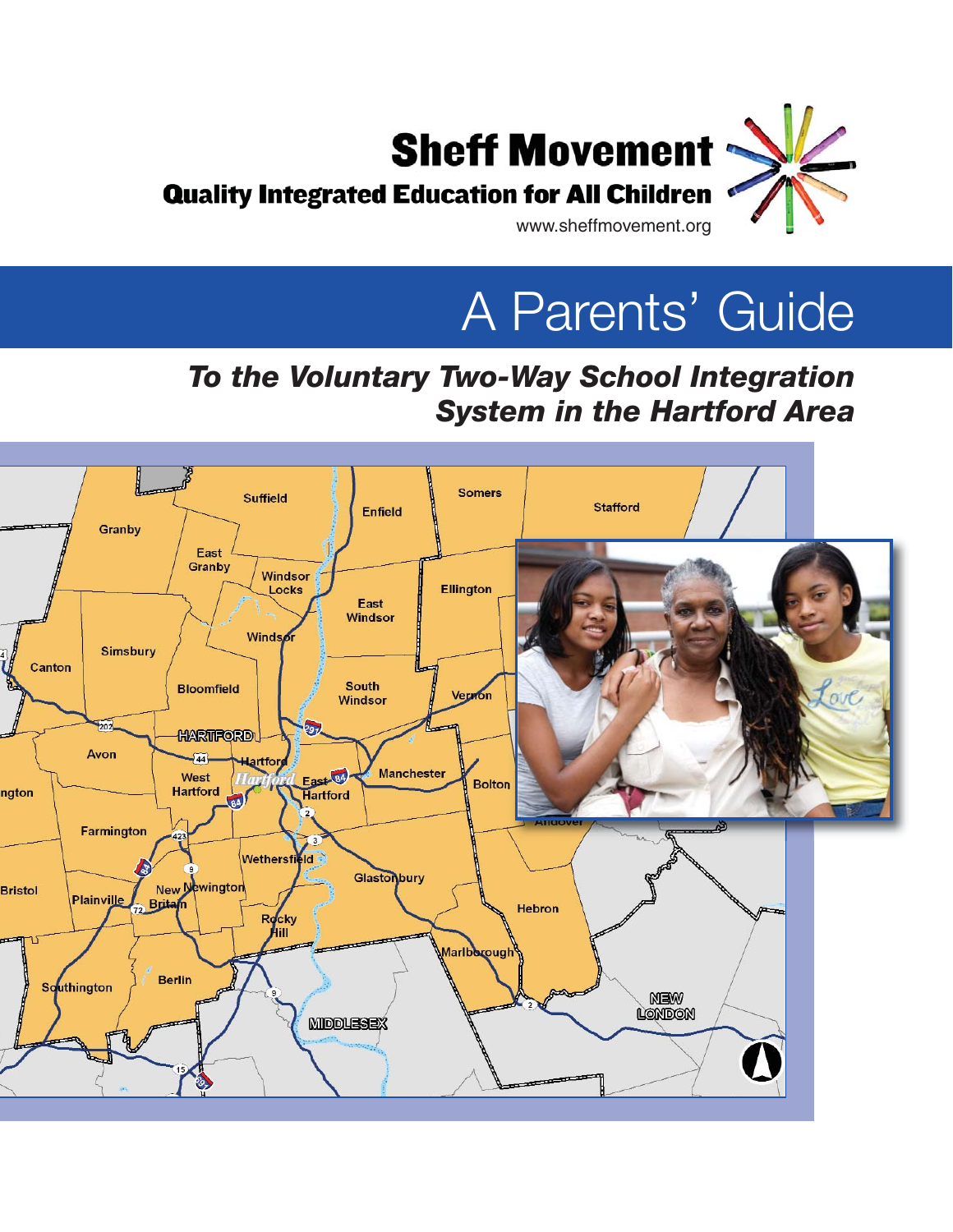



### What is the Sheff Movement?

We are parents, citizens, educators and others who care about civil rights and education. We work to educate the public about proven voluntary integration

The Regional School Choice Office (RSCO) helps parents learn about their public educational options and conducts the lottery for admission. RSCO is staffed by representatives of the state Department of Education, and of the Hartford Public Schools and the Capitol Region Education Council. CREC and HPS each operate some magnet schools. Visit magneteducation.org for more information.

measures and increase support for quality education for all children.

In 1996, the Connecticut Supreme Court ruled that the segregated conditions in the Hartford public school system violate the Connecticut Constitution and charged the state of Connecticut with devising a remedy.

A series of agreements has led to the creation of a unique two-way voluntary integration system, in which high-quality magnets in and around Hartford attract suburban students and the Open Choice program sends Hartford students to suburban Schools.

The Sheff Movement coalition is working to ensure that both the Open Choice program and the interdistrict magnet school system keep growing, so that every Hartford child has the opportunity to attend a racially and economically integrated school if they choose to do so.

Despite some progress, today only 24% of Hartford children are attending integrated schools. State settlements have not been fully supported and have failed to reach their goals. Much more needs to be done to guarantee the right of every Hartford student to a quality integrated education.

For more information, please visit www.sheffmovement.org

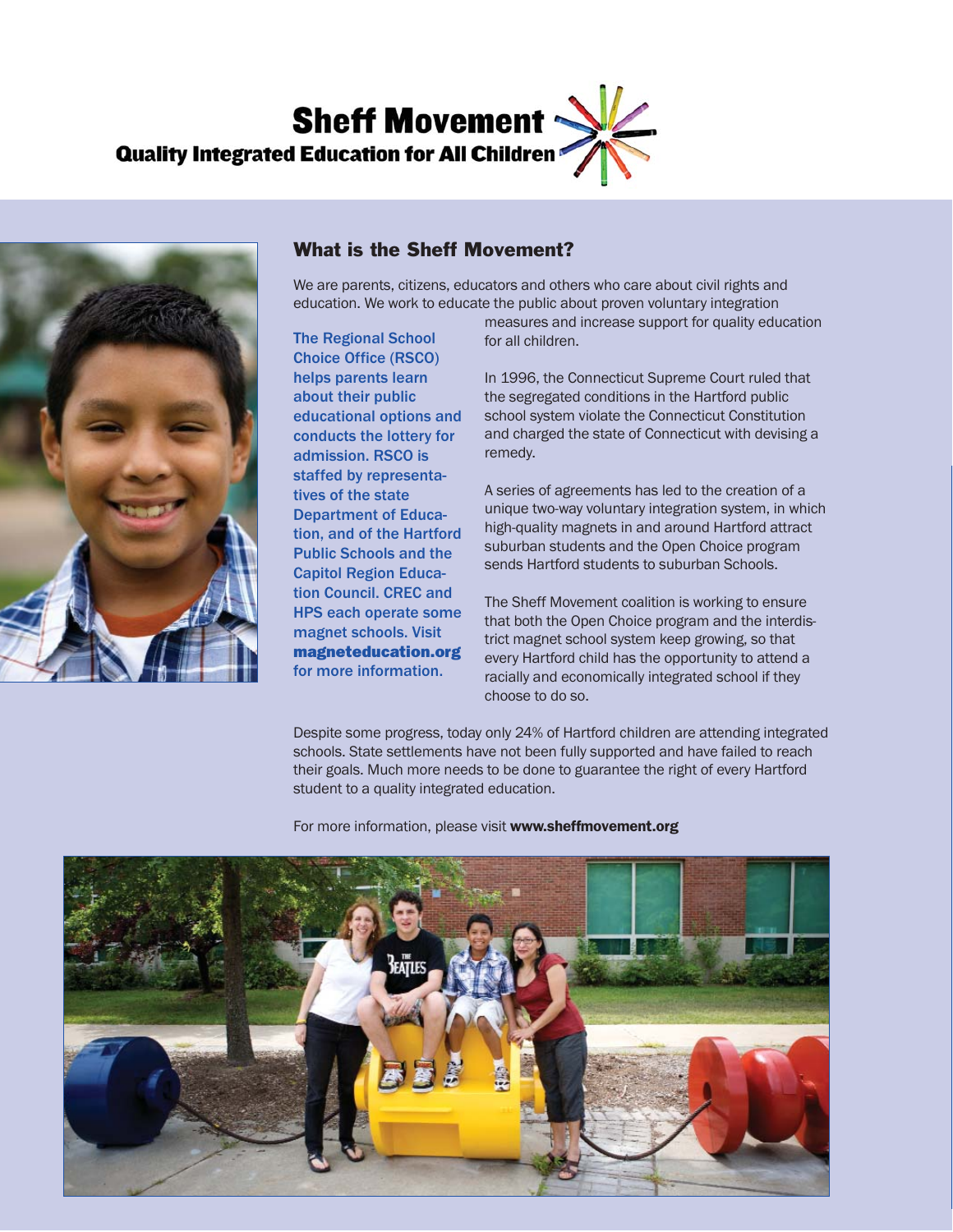### The Open Choice program places Hartford children in 28 suburban school districts

Including the towns of Avon, Berlin, Bolton, Bristol, Canton, Cromwell, East Granby, East Windsor, Enfield, Ellington, Farmington, Glastonbury, Granby, Newington, Plainville, Portland, Rocky Hill, Simsbury, Somers, Southington, South Windsor, Suffield, Vernon, West Hartford, Wethersfield, Windsor, and Windsor Locks.

Under the Open Choice program, suburban students can also apply to attend Hartford public schools.



### Sheff magnet schools run from pre-K through high school

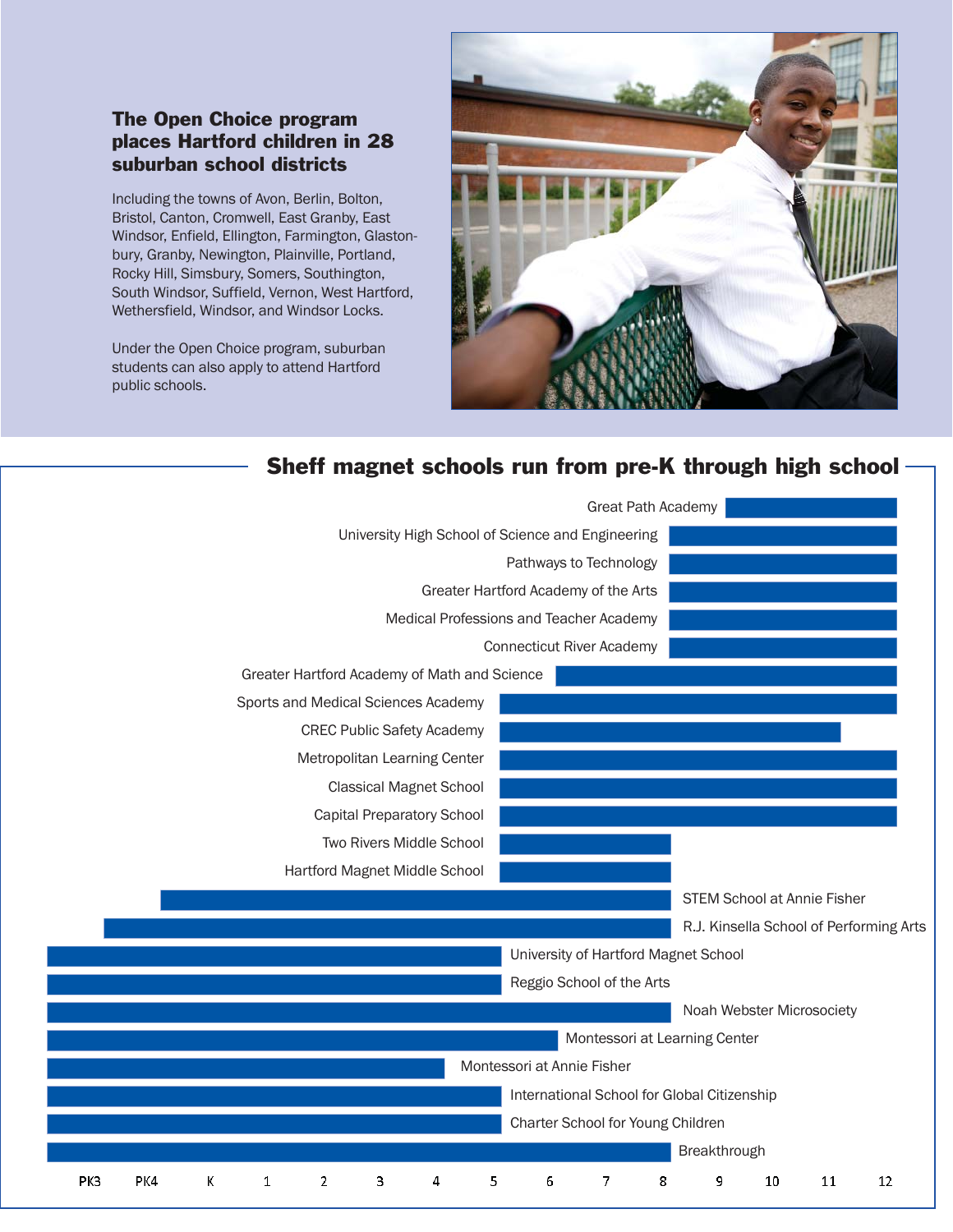# Hartford Area Magnet Schools

|                                                                                           | <b>Serves</b><br>Grades                                 | Principal                                                                       | <b>Operating</b><br>Organization Status            | Integration                                                | <b>Description</b>                                                                                                                                                                                                                      | <b>School Web Site</b>                                | Year<br><b>Founded</b>      |  |
|-------------------------------------------------------------------------------------------|---------------------------------------------------------|---------------------------------------------------------------------------------|----------------------------------------------------|------------------------------------------------------------|-----------------------------------------------------------------------------------------------------------------------------------------------------------------------------------------------------------------------------------------|-------------------------------------------------------|-----------------------------|--|
|                                                                                           |                                                         | <b>Breakthrough Magnet School</b>                                               |                                                    |                                                            |                                                                                                                                                                                                                                         |                                                       |                             |  |
|                                                                                           |                                                         |                                                                                 |                                                    | (860) 695-5700 . 290 Brookfield Street, Hartford, CT 06106 |                                                                                                                                                                                                                                         |                                                       |                             |  |
|                                                                                           | PK3, PK4, Norma<br>K, 1, 2, 3,<br>4, 5, 6, 7, 8 Johnson | Neumann-                                                                        | Hartford<br>Public<br>Schools                      | This school meets<br>state standards for<br>integration.   | The B.R.I.C.K. character education theme<br>offers a unique approach to developing<br>young, critical characteristics in children.                                                                                                      | www.breakthrough9.<br>tripod.com                      | 2005                        |  |
|                                                                                           | (860) 244-3111                                          |                                                                                 |                                                    | <b>Charter School for Young Children on Asylum Hill</b>    |                                                                                                                                                                                                                                         |                                                       |                             |  |
|                                                                                           |                                                         | 814 Asylum Avenue, Hartford, CT 06105<br>1265 Asylum Avenue, Hartford, CT 06105 |                                                    |                                                            |                                                                                                                                                                                                                                         |                                                       |                             |  |
|                                                                                           | PK3,<br><b>PK4, K,</b><br>1,2,3,4,5                     | Andrea<br>Einhorn                                                               | Capitol Region Meets state<br>Education<br>Council | standards for<br>integration.                              | This is a family-centered, socially<br>and economically integrated school<br>serving urban and suburban children<br>from three years through grade three,<br>focused on development of the whole<br>child with an emphasis on literacy. |                                                       | 2008                        |  |
|                                                                                           |                                                         |                                                                                 |                                                    | <b>International Magnet School for Global Citizenship</b>  |                                                                                                                                                                                                                                         |                                                       |                             |  |
|                                                                                           |                                                         |                                                                                 |                                                    | (860) 895-9114 . 656 Silver Lane, East Hartford, CT 06118  |                                                                                                                                                                                                                                         |                                                       |                             |  |
|                                                                                           | $K, 1, 2 -$<br>expand to<br>grade 5                     | PK3, PK4, Cindy Ringling                                                        | Capitol Region Meets state<br>Education<br>Council | standards for<br>integration.                              | This program aims to develop inquiring,<br>knowledgeable and caring young people<br>who help to create a better and more<br>peaceful world through intercultural<br>understanding and respect.                                          |                                                       | 2008                        |  |
|                                                                                           |                                                         | <b>Mary Hooker Environmental Studies</b>                                        |                                                    |                                                            |                                                                                                                                                                                                                                         |                                                       |                             |  |
|                                                                                           |                                                         |                                                                                 |                                                    | (860) 695-3760 • 200 Sherbrook Ave Hartford, CT 06106      |                                                                                                                                                                                                                                         |                                                       |                             |  |
|                                                                                           | 2, 3, 4, 5, Pitre<br>6, 7, 8                            | PK4, K, 1, R. Montanez-                                                         | Hartford<br>Public<br>Schools                      | (data not yet<br>available)                                | A new facility and curriculum that will focus<br>on science and allow students to learn<br>hands on.                                                                                                                                    |                                                       | Interdistrict<br>as of 2010 |  |
|                                                                                           |                                                         |                                                                                 |                                                    |                                                            |                                                                                                                                                                                                                                         |                                                       |                             |  |
| <b>Montessori Magnet School</b><br>(860) 757-6100 • 1460 Broad Street, Hartford, CT 06106 |                                                         |                                                                                 |                                                    |                                                            |                                                                                                                                                                                                                                         |                                                       |                             |  |
|                                                                                           | PK, K, 1,<br>2,3,4,5,6                                  | Melissa Gagne                                                                   | Capitol Region Meets state<br>Education<br>Council | standards for<br>integration.                              | Montessori emphasizes learning through all<br>five senses. Children in Montessori classes<br>learn at their own, individual pace and<br>according to their own choice of activities<br>from hundreds of possibilities.                  | www.crec.org/<br>magnetschools/<br>schools/montessori | 1994                        |  |
|                                                                                           |                                                         | <b>Montessori at Annie Fisher</b>                                               |                                                    |                                                            |                                                                                                                                                                                                                                         |                                                       |                             |  |
|                                                                                           |                                                         |                                                                                 |                                                    | (860) 695-3560 • 280 Plainfield Street, Hartford, CT 06112 |                                                                                                                                                                                                                                         |                                                       |                             |  |
|                                                                                           | K, 1, 2, 3,<br>$\overline{4}$                           | PK3, PK4, John Freeman                                                          | Hartford<br>Public<br>Schools                      | (data not yet<br>available)                                | Montessori emphasizes learning through all<br>five senses. Children in Montessori classes<br>learn at their own, individual pace and<br>according to their own choice of activities<br>from hundreds of possibilities.                  | <b>TBD</b>                                            | 2008                        |  |
|                                                                                           |                                                         |                                                                                 |                                                    |                                                            |                                                                                                                                                                                                                                         |                                                       |                             |  |

Visit the state Department of Education's Strategic School Profiles on-line to compare school achievement, demographics, resources, and many other factors: http://www.csde.state.ct.us/public/der/ssp/dist0607/district.htm. Integration status based on 2009-10 data.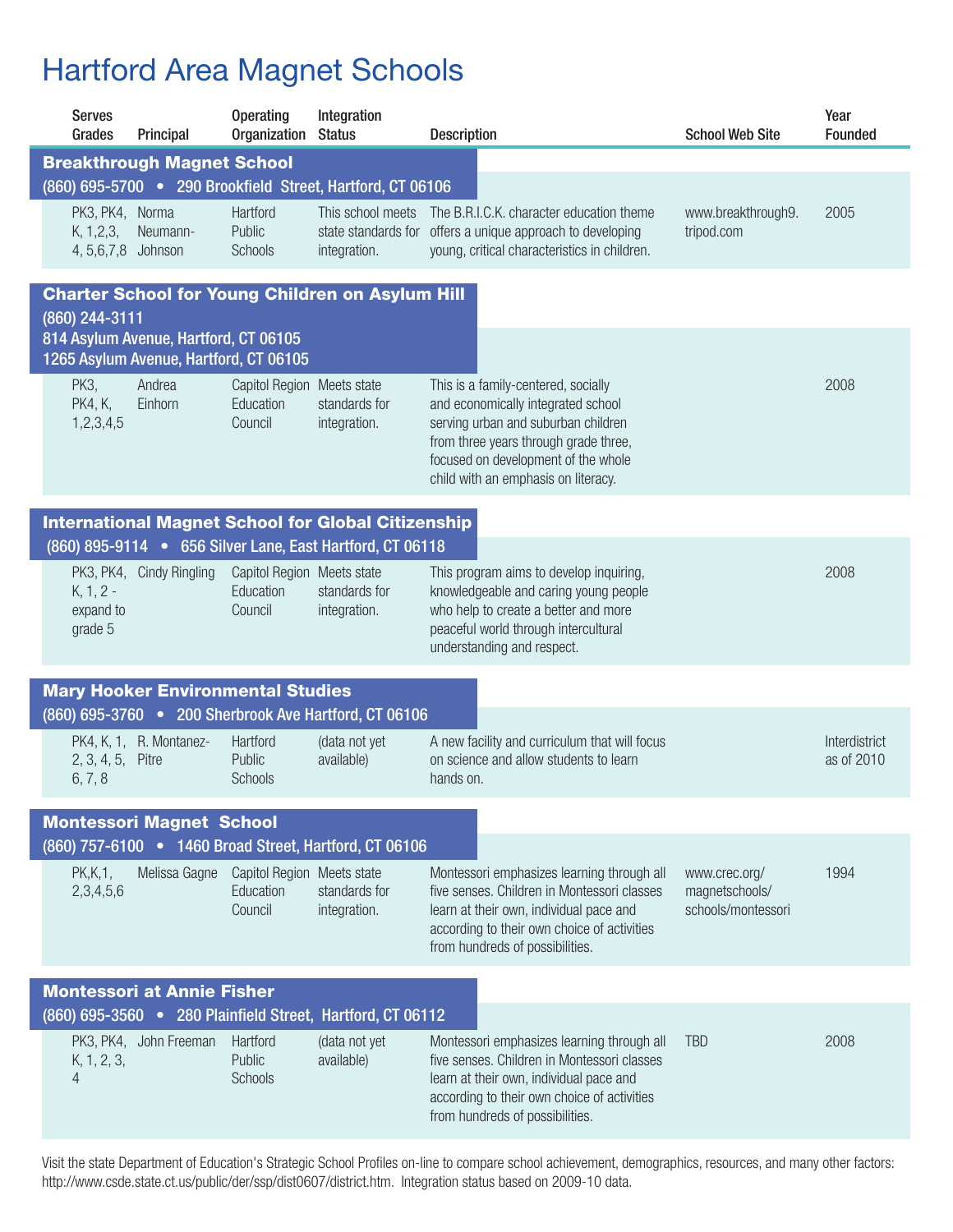|                                                         | <b>Serves</b><br>Grades                                              | Principal                                                                                    | <b>Operating</b><br>Organization Status | Integration                                                                    | <b>Description</b>                                                                                                                                                                        | <b>School Web Site</b>                                           | Year<br><b>Founded</b>                   |  |  |
|---------------------------------------------------------|----------------------------------------------------------------------|----------------------------------------------------------------------------------------------|-----------------------------------------|--------------------------------------------------------------------------------|-------------------------------------------------------------------------------------------------------------------------------------------------------------------------------------------|------------------------------------------------------------------|------------------------------------------|--|--|
|                                                         |                                                                      |                                                                                              |                                         | <b>Noah Webster Micro Society Magnet School</b>                                |                                                                                                                                                                                           |                                                                  |                                          |  |  |
|                                                         |                                                                      | (860) 695-5380 • 5 Cone Street, Hartford, CT 06105                                           |                                         |                                                                                |                                                                                                                                                                                           |                                                                  |                                          |  |  |
|                                                         | PK, K, 1,<br>2, 3, 4, 5,<br>6,7,8                                    | Delores Cole                                                                                 | Hartford<br>Public<br>Schools           | Expected to meet<br>state standards<br>for integration in<br>the near future.  | Students from diverse backgrounds create<br>a "miniature society" within the school.                                                                                                      | www.noah-webster.org                                             | 2004                                     |  |  |
|                                                         |                                                                      | <b>Reggio Magnet School of the Arts</b><br>(860) 674-8549 • 150 Fisher Drive, Avon, CT 06001 |                                         |                                                                                |                                                                                                                                                                                           |                                                                  |                                          |  |  |
|                                                         | Pre K <sub>3</sub> ,                                                 | Josephine                                                                                    | Capitol Region Meets state              |                                                                                | The Reggio approach to teaching young                                                                                                                                                     |                                                                  | 2008                                     |  |  |
|                                                         | PK4, K, 1,<br>2 (will ex-<br>pand to 5)                              | DiPietro-Smith                                                                               | Education<br>Council                    | standards for<br>integration.                                                  | children focuses on the natural development<br>of children as well as the close relationship<br>they share with their environment.                                                        |                                                                  |                                          |  |  |
|                                                         |                                                                      |                                                                                              |                                         | <b>Kinsella Magnet School of Performing Arts</b>                               |                                                                                                                                                                                           |                                                                  |                                          |  |  |
|                                                         |                                                                      |                                                                                              |                                         | (860) 695-4140 . 245 Locust Street, Hartford, CT 06114                         |                                                                                                                                                                                           |                                                                  |                                          |  |  |
|                                                         | PK, K, 1,<br>2,3,4,5,<br>6,7,8                                       | Pamela Totten-<br>Alvarado                                                                   | Hartford<br>Public<br>Schools           | Expected to meet<br>state standards<br>for integration.                        | Kinsella Magnet School of Performing Arts<br>provides all students the opportunity to<br>develop their skills through cultural<br>exposure, and the arts integration.                     | www.kmspa.org                                                    | Became a<br><b>Magnet School</b><br>2004 |  |  |
|                                                         |                                                                      | <b>STEM School at Annie Fisher</b>                                                           |                                         |                                                                                |                                                                                                                                                                                           |                                                                  |                                          |  |  |
|                                                         |                                                                      |                                                                                              |                                         | (860) 695-3560 • 280 Plainfield Street, Hartford, CT 06112                     |                                                                                                                                                                                           |                                                                  |                                          |  |  |
|                                                         | 4, 5, 6, 7,<br>8                                                     | K, 1, 2, 3, John Freeman                                                                     | Hartford<br>Public<br><b>Schools</b>    | (data not yet<br>available)                                                    | Science, Technology, Engineering, and Math<br>are at the core of the curriculum.                                                                                                          |                                                                  | 2008                                     |  |  |
|                                                         |                                                                      | <b>University of Hartford Magnet School</b>                                                  |                                         |                                                                                |                                                                                                                                                                                           |                                                                  |                                          |  |  |
|                                                         | (860) 236-2899                                                       |                                                                                              |                                         |                                                                                |                                                                                                                                                                                           |                                                                  |                                          |  |  |
|                                                         |                                                                      | 196 Bloomfield Avenue, West Hartford, CT 06117                                               |                                         |                                                                                |                                                                                                                                                                                           |                                                                  |                                          |  |  |
|                                                         | PK, K, 1,<br>2,3,4,5                                                 | Dr. Elaina<br><b>Brachman</b>                                                                | Education<br>Council                    | Capitol Region This school meets<br>the state<br>standards for<br>integration. | The school employs Howard Gardner's Theory<br>of Multiple Intelligences, which proposes that<br>there are many kinds of intelligence that are<br>important aspects of human capabilities. | http://www.crec.org<br>/magnetschools/schools<br>/uofh/index.php | 2001                                     |  |  |
|                                                         | <b>Capital Preparatory Magnet</b>                                    |                                                                                              |                                         |                                                                                |                                                                                                                                                                                           |                                                                  |                                          |  |  |
|                                                         | $(860) 695 - 9800$ $\bullet$<br>1304 Main Street, Hartford, CT 06103 |                                                                                              |                                         |                                                                                |                                                                                                                                                                                           |                                                                  |                                          |  |  |
|                                                         | 6,7,8,9,<br>10,11,<br>12                                             | Stephen D.<br>Perry                                                                          | Hartford<br>Public<br><b>Schools</b>    | Expected to meet<br>state standards<br>for integration.                        | The Capital Preparatory Magnet School is a<br>year-round college preparatory school with<br>a social justice theme.                                                                       | www.capitalprep.org/                                             | 2005                                     |  |  |
| <b>Classical Magnet School</b>                          |                                                                      |                                                                                              |                                         |                                                                                |                                                                                                                                                                                           |                                                                  |                                          |  |  |
| (860) 695-9100 . 85 Woodland Street, Hartford, CT 06105 |                                                                      |                                                                                              |                                         |                                                                                |                                                                                                                                                                                           |                                                                  |                                          |  |  |
|                                                         | 6,7,8,<br>9,10,1<br>1,12                                             | Timothy<br>Sullivan                                                                          | Hartford<br>Public<br><b>Schools</b>    | Expected to meet<br>state standards for<br>integration in the<br>near future.  | The Classical Magnet School provides<br>highly motivated students the opportunity to<br>engage in a rigorous liberal arts curriculum<br>firmly rooted in the classics.                    | www.ClassicalMagnet<br>.org                                      | 2004                                     |  |  |
|                                                         |                                                                      |                                                                                              |                                         |                                                                                |                                                                                                                                                                                           |                                                                  |                                          |  |  |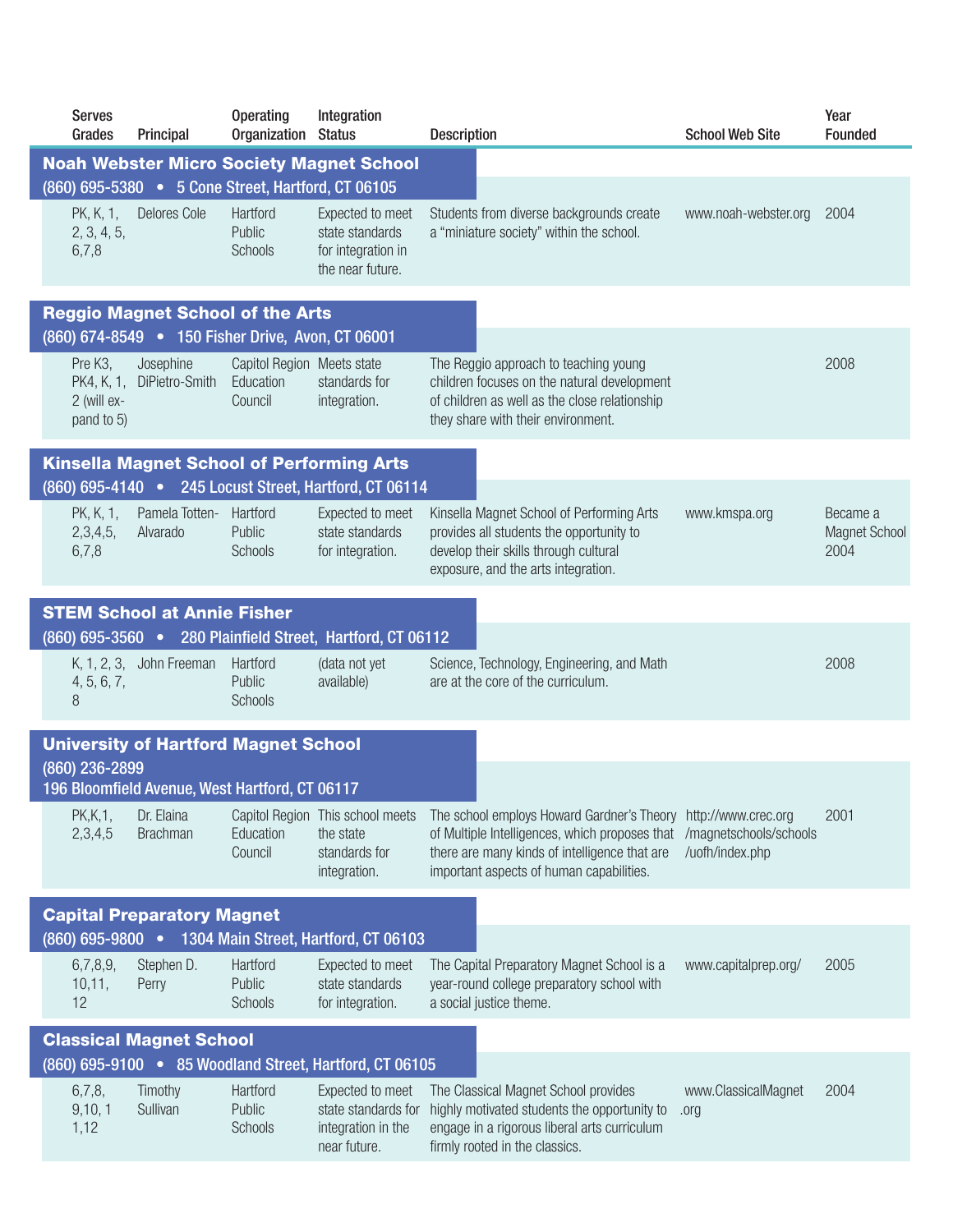## **Hartford Area Magnet Schools continued**

|                         | <b>Serves</b><br>Grades                 | Principal                                 | <b>Operating</b><br>Organization Status              | Integration                                                                   | <b>Description</b>                                                                                                                                                                                                      | <b>School Web Site</b>                               | Year<br><b>Founded</b> |  |  |
|-------------------------|-----------------------------------------|-------------------------------------------|------------------------------------------------------|-------------------------------------------------------------------------------|-------------------------------------------------------------------------------------------------------------------------------------------------------------------------------------------------------------------------|------------------------------------------------------|------------------------|--|--|
|                         |                                         | <b>Hartford Magnet Middle School</b>      |                                                      |                                                                               |                                                                                                                                                                                                                         |                                                      |                        |  |  |
|                         |                                         |                                           |                                                      | (860) 757-6201 . 53 Vernon Street, Hartford, CT 06016                         |                                                                                                                                                                                                                         |                                                      |                        |  |  |
|                         | 6,7,8                                   | Sally Ann<br><b>Biggs</b>                 | Hartford<br>Public<br><b>Schools</b>                 | This school meets<br>state standards for<br>integration.                      | Hartford Magnet Middle School offers highly<br>motivated students a rigorous core academic<br>program with a focus on the arts and sciences.                                                                            | www.hmms.crec.org                                    | 2001                   |  |  |
|                         |                                         | <b>Metropolitan Learning Center</b>       |                                                      |                                                                               |                                                                                                                                                                                                                         |                                                      |                        |  |  |
|                         |                                         |                                           |                                                      | (860) 242-7834 . 1551 Blue Hills Avenue, Bloomfield, CT 06002                 |                                                                                                                                                                                                                         |                                                      |                        |  |  |
|                         | 6,7,8<br>9,10,<br>11,12                 | Anne<br>McKernan                          | Education<br>Council                                 | for integration.                                                              | Capitol Region This school meets A global and international studies theme that www.crec.org/magnet<br>the state standards emphasizes interdisciplinary global<br>understandings.                                        | schools/schools/met                                  | 1998                   |  |  |
|                         |                                         | <b>Public Safety Academy</b>              |                                                      |                                                                               |                                                                                                                                                                                                                         |                                                      |                        |  |  |
|                         |                                         |                                           |                                                      | (860) 253-0274 . 227 Brainard Road, Enfield CT 06082                          |                                                                                                                                                                                                                         |                                                      |                        |  |  |
|                         | 6,7,8,9,<br>10,11,12                    | Ryan Donlon                               | Capitol Region Meets state<br>Education<br>Council   | standards for<br>integration.                                                 | The Academy will offer students in grades 6<br>through 12 an academic curriculum and<br>hands-on experiences and field training that<br>will enable them to successfully further their<br>education or pursue a career. |                                                      | 2008                   |  |  |
|                         |                                         | <b>Sport and Medical Sciences Academy</b> |                                                      |                                                                               |                                                                                                                                                                                                                         |                                                      |                        |  |  |
|                         |                                         |                                           |                                                      | (860) 695-6900 • 280 Huyshope Avenue, Hartford, CT 06106                      |                                                                                                                                                                                                                         |                                                      |                        |  |  |
|                         | 7,8,9,10,<br>11,12                      | John Laverty<br>Schools                   | Hartford<br>Public<br>Schools                        | Expected to meet<br>state standards<br>for integration in<br>the near future. | A college preparatory school with a focus on<br>medical and sports sciences.                                                                                                                                            | www.sportandmedical<br>sciences.org                  | 2001                   |  |  |
|                         |                                         | <b>Two Rivers Magnet Middle School</b>    |                                                      |                                                                               |                                                                                                                                                                                                                         |                                                      |                        |  |  |
|                         |                                         |                                           |                                                      | (860) 290-5320 • 337 East River Drive, East Hartford, CT 06108                |                                                                                                                                                                                                                         |                                                      |                        |  |  |
|                         | 6,7,8                                   | Jean Privitera                            | Education<br>Council                                 | for integration.                                                              | Capitol Region This school meets A school focus on environmental science<br>the state standards using state-of-the-art technology.                                                                                      | www.crec.org/magnet<br>schools/schools/two<br>rivers | 2002                   |  |  |
| <b>CT River Academy</b> |                                         |                                           |                                                      |                                                                               |                                                                                                                                                                                                                         |                                                      |                        |  |  |
|                         | 9, 10, will<br>expand<br>to $12$        |                                           |                                                      | (data not yet<br>available)                                                   | Early college high school with an environ-<br>mental science focus where students can<br>earn college credits.                                                                                                          |                                                      | 2010                   |  |  |
|                         | <b>Medical Profession Teacher Prep.</b> |                                           |                                                      |                                                                               |                                                                                                                                                                                                                         |                                                      |                        |  |  |
|                         |                                         | 10 Targeting Centre, Windsor, CT 06095    |                                                      |                                                                               |                                                                                                                                                                                                                         |                                                      |                        |  |  |
|                         | 9 will<br>expand<br>to $12$             |                                           | Capitol Region (data not yet<br>Education<br>Council | available)                                                                    | In a partnership between CREC, St. Francis,<br>and Univ. of Hartford, students will be<br>prepared to continue onto the medical<br>professions or PK-12 teaching.                                                       |                                                      | 2010                   |  |  |
|                         |                                         |                                           |                                                      |                                                                               |                                                                                                                                                                                                                         |                                                      |                        |  |  |

Visit the state Department of Education's Strategic School Profiles on-line to compare school achievement, demographics, resources, and many other factors: http://www.csde.state.ct.us/public/der/ssp/dist0607/district.htm. Integration status based on 2009-10 data.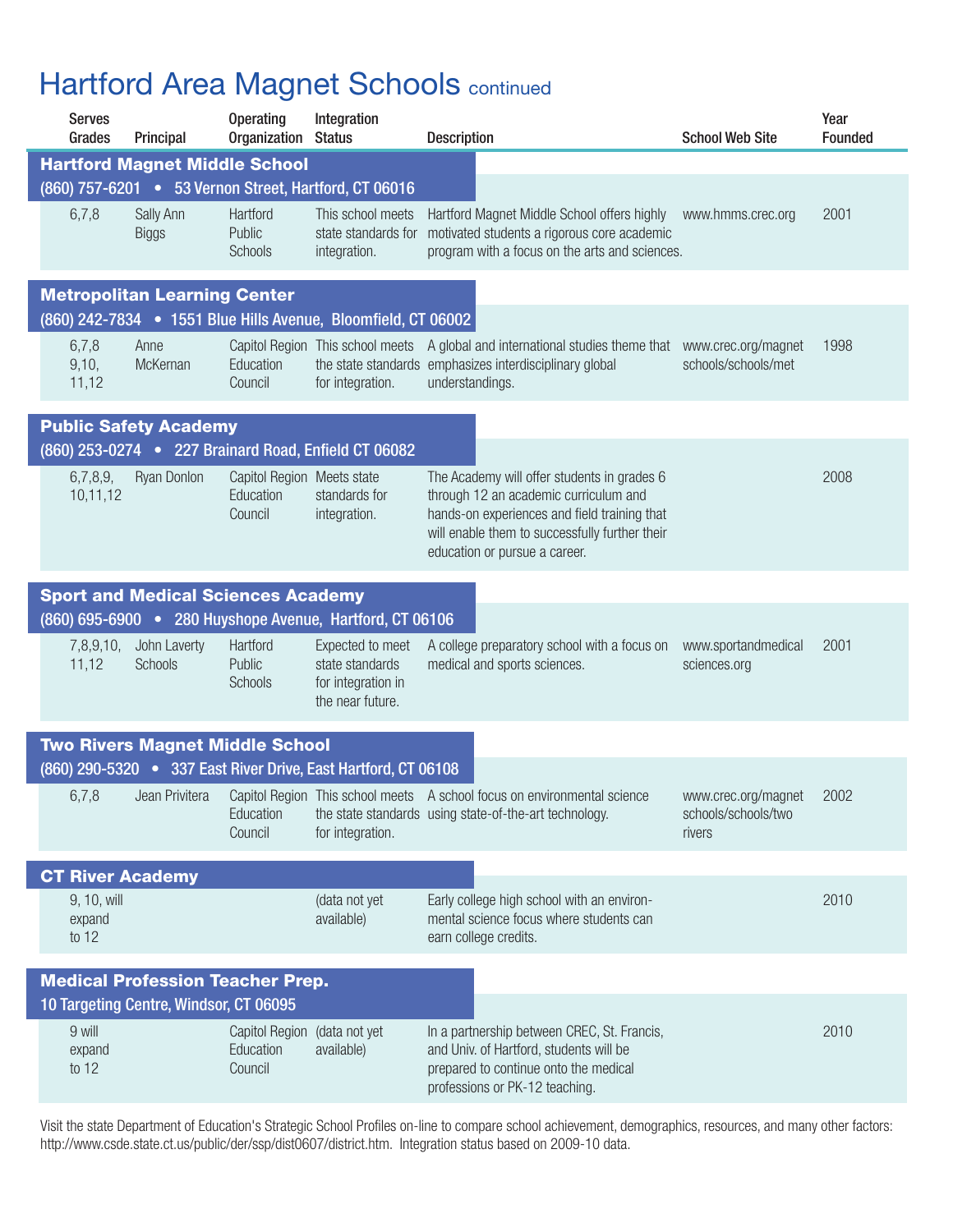| <b>Serves</b><br>Grades                                                                                                                                                                                                | Principal                                      | <b>Operating</b><br>Organization Status            | Integration                                                                                 | <b>Description</b>                                                                                                                                                                                                                   | <b>School Web Site</b>                                             | Year<br>Founded |  |
|------------------------------------------------------------------------------------------------------------------------------------------------------------------------------------------------------------------------|------------------------------------------------|----------------------------------------------------|---------------------------------------------------------------------------------------------|--------------------------------------------------------------------------------------------------------------------------------------------------------------------------------------------------------------------------------------|--------------------------------------------------------------------|-----------------|--|
|                                                                                                                                                                                                                        | <b>Great Path Academy</b>                      |                                                    |                                                                                             |                                                                                                                                                                                                                                      |                                                                    |                 |  |
|                                                                                                                                                                                                                        |                                                |                                                    | (860) 512-3560 • 60 Bidwell St MS#20, Manchester, CT 06045                                  |                                                                                                                                                                                                                                      |                                                                    |                 |  |
| 10,11,<br>12                                                                                                                                                                                                           | Thomas<br>Danehy                               | Education<br>Council                               | Capitol Region This school meets<br>state standards<br>for integration.                     | Great Path Academy offers many special<br>features for high school students - from the<br>opportunity to earn college credits tuition-<br>free to internships at local companies.                                                    | www.crec.org/magnet<br>schools/schools/great<br>path               | 2001            |  |
|                                                                                                                                                                                                                        | <b>Greater Hartford Academy of the Arts</b>    |                                                    |                                                                                             |                                                                                                                                                                                                                                      |                                                                    |                 |  |
|                                                                                                                                                                                                                        |                                                |                                                    | (860) 757-6300 . 15 Vernon Street, Hartford, CT 06106                                       |                                                                                                                                                                                                                                      |                                                                    |                 |  |
| 9,10,<br>11,12                                                                                                                                                                                                         | Eric Bernstein                                 | Education<br>Council                               | Capitol Region This school meets<br>state standards<br>for integration.                     | This school provides college preparatory<br>visual and performing arts training to high<br>school students from throughout the region.<br>Full and Half day programs available.                                                      |                                                                    | 1985            |  |
|                                                                                                                                                                                                                        |                                                |                                                    | <b>Greater Hartford Academy of Mathematics and Science</b>                                  |                                                                                                                                                                                                                                      |                                                                    |                 |  |
|                                                                                                                                                                                                                        |                                                |                                                    | (860) 757-6316 . 15 Vernon Street, Hartford, CT 06106                                       |                                                                                                                                                                                                                                      |                                                                    |                 |  |
| 9,10,<br>11,12                                                                                                                                                                                                         | Eric Bernstein                                 | Education<br>Council                               | Capitol Region This school meets<br>state standards<br>for integration.                     | Full and Half day school programs focusing on<br>math, science, and technology with an<br>emphasis on inquiry-based research programs.                                                                                               |                                                                    | 2000            |  |
|                                                                                                                                                                                                                        | <b>Pathways to Technology Magnet School</b>    |                                                    |                                                                                             |                                                                                                                                                                                                                                      |                                                                    |                 |  |
|                                                                                                                                                                                                                        |                                                |                                                    | (860) 695-9450 . 184 Windsor Avenue, Windsor, CT 06095                                      |                                                                                                                                                                                                                                      |                                                                    |                 |  |
| 9,10,<br>11,12                                                                                                                                                                                                         | <b>Steven</b><br>Dellinger-Pate                | Hartford<br>Public<br>Schools                      | Expected to meet<br>state standards<br>for integration.                                     | Pathways to Technology is a magnet high<br>school with a state of the art approach to<br>integrating technology into education.<br>Students work collaboratively in this high-<br>tech, hands on environment.                        | www.pathwaysto<br>technology.com                                   | 2003            |  |
|                                                                                                                                                                                                                        |                                                |                                                    | <b>University High School of Science and Engineering</b>                                    |                                                                                                                                                                                                                                      |                                                                    |                 |  |
|                                                                                                                                                                                                                        |                                                |                                                    | (860) 695-9020 . 351 Mark Twain Drive, Hartford, CT 06112                                   |                                                                                                                                                                                                                                      |                                                                    |                 |  |
| 9,10,<br>11,12                                                                                                                                                                                                         | <b>Eric Rice</b>                               | Hartford<br>Public<br>Schools                      | This school is<br>expected to meet<br>state integration<br>standards in the<br>near future. | A partnership of University of Hartford and<br>Hartford public schools that prepares<br>graduates for further education or careers<br>in scientific, engineering, and technology<br>fields.                                          | http://www.hartford<br>schools.org/schools/uni<br>_high/home.shtml | 2004            |  |
|                                                                                                                                                                                                                        | <b>East Hartford-Glastonbury Magnet School</b> |                                                    |                                                                                             |                                                                                                                                                                                                                                      |                                                                    |                 |  |
| $K-5$                                                                                                                                                                                                                  | Glen Peterson                                  | Capitol Region Meets state<br>Education<br>Council | standards for<br>integration                                                                | Students will work together as multi-ethnic<br>explorers of all areas of knowledge with<br>special concentration on:<br>• science and technology<br>• global people cultures and issues<br>• and problem solving through cooperation | http://www.crec.org/<br>magnetschools/schools/<br>ehgems/index.php | 1992            |  |
| Parents may get more information and apply to any school or Open Choice through the<br><b>Regional School Choice office:</b><br>www.magneteducation.org<br>(860) 757-6188<br>385 Washington Street, Hartford, CT 06106 |                                                |                                                    |                                                                                             |                                                                                                                                                                                                                                      |                                                                    |                 |  |